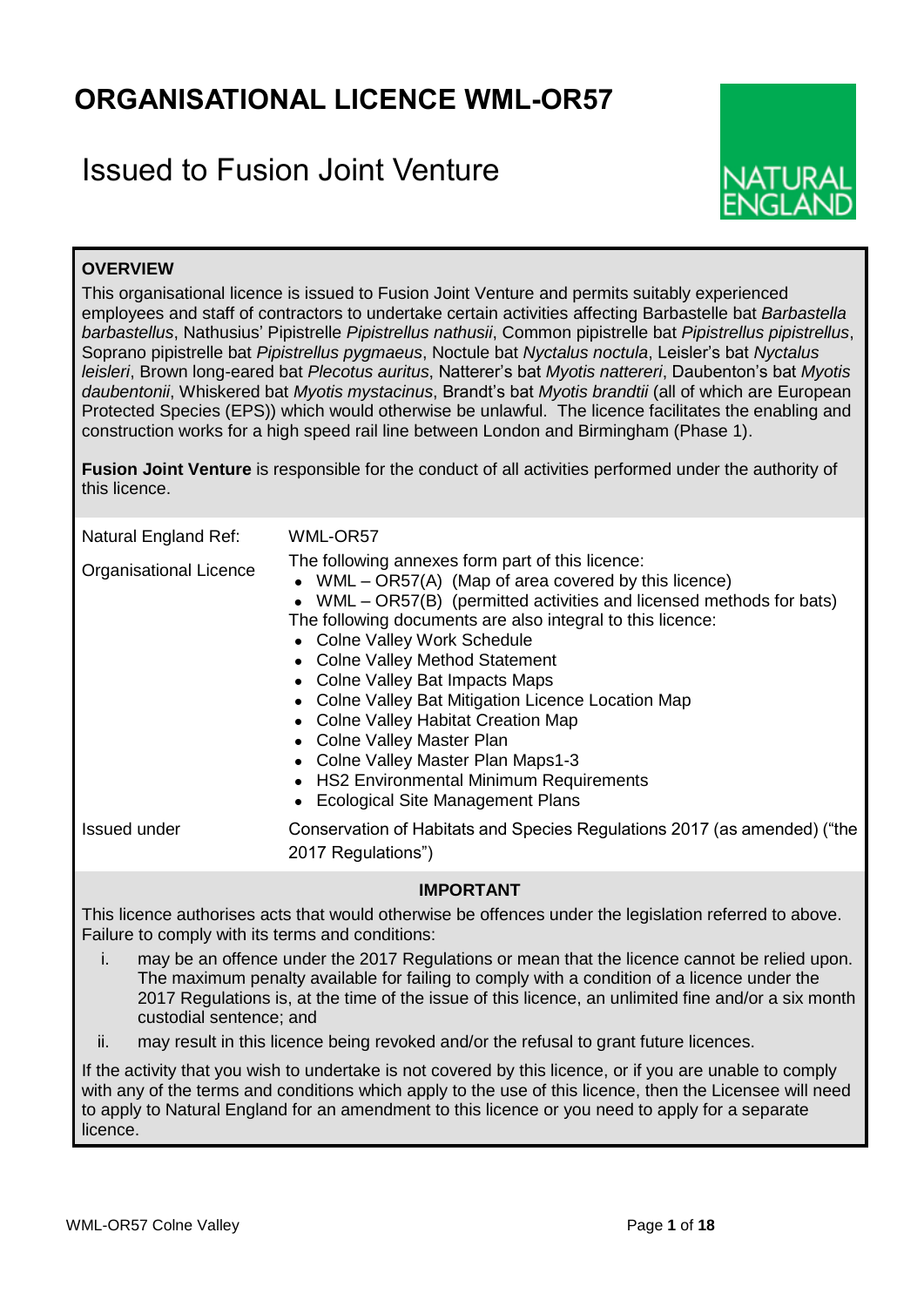This licence is not a consent or assent for the purposes of Part II of the Wildlife and Countryside Act 1981 (as amended) ("the 1981 Act") in respect to Sites of Special Scientific Interest. It is your responsibility to get consent if required (see Information & Advice note c).

Under the Conservation of Habitats and Species Regulations 2017 Natural England has granted this licence to affect Barbastelle bat *Barbastella barbastellus*, Nathusius' Pipistrelle *Pipistrellus nathusii,* Common pipistrelle bat *Pipistrellus pipistrellus*, Soprano pipistrelle bat *Pipistrellus pygmaeus*, Noctule bat *Nyctalus noctula*, Leisler's bat *Nyctalus leisleri*, Brown long-eared bat *Plecotus auritus*, Natterer's bat *Myotis nattereri*, Daubenton's bat *Myotis daubentonii*, Whiskered bat *Myotis mystacinus*, Brandt's bat *Myotis brandtii* for the purpose of:

**Imperative reasons of overriding public interest including those of a social or economic nature and beneficial consequences of primary importance for the environment, under regulation 55(2)(e) of the 2017 Regulations, being satisfied that as regards the purpose specified in this licence that there is no satisfactory alternative and that the actions authorised will not be detrimental to the maintenance of the populations of the species concerned at a favourable conservation status in their natural range.**

to: **Fusion Joint Venture** (hereafter referred to as the "**Licensee**") of Floor 5, Cornerblock, Two Cornwall Street, Birmingham, West Midlands, B3 2DX

**To:** Carry out the activities detailed in

 $\bullet$  Annex WML – OR57(B)

**Between the dates of:** 20 April 2020 and 31st December 2030

**Project Description:** Licensed activities associated with enabling and construction works for a high speed rail line between London and Birmingham (Phase 1).

**At:** The Licensed Area as shown hatched in blue on the map in Annex WML– OR57(A).

This licence is granted subject to the Licensee, including its servants and named agents, adhering to:

- the licence terms and conditions specified below and in the Annexes to this licence: and
- the Colne Valley Method Statement, the Colne Valley Work Schedule, the Colne Valley Bats Impacts Map, the Colne Valley Bat Compensation Maps, and the HS2 Environmental Minimum Requirements.

Terms and requirements that express conditionality are conditions of this licence whether so called or not.

The headings used in this licence and its Annexes are for convenience only and shall have no effect upon the interpretation of this licence or its conditions.

# **DEFINITIONS used in this licence**

| Accredited Agent(s)     | A suitably trained and experienced person who has been appointed by the<br>Named Ecologist (in accordance with Condition 3) and who is able to carry<br>out work under this licence without the personal supervision of the Named<br>Ecologist.     |
|-------------------------|-----------------------------------------------------------------------------------------------------------------------------------------------------------------------------------------------------------------------------------------------------|
| <b>Appointed Person</b> | An employee of the Licensee who is nominated to act as a single point of<br>contact for Natural England with regard to this licence and is responsible<br>for overseeing use of the licence, including record keeping, reporting and<br>compliance. |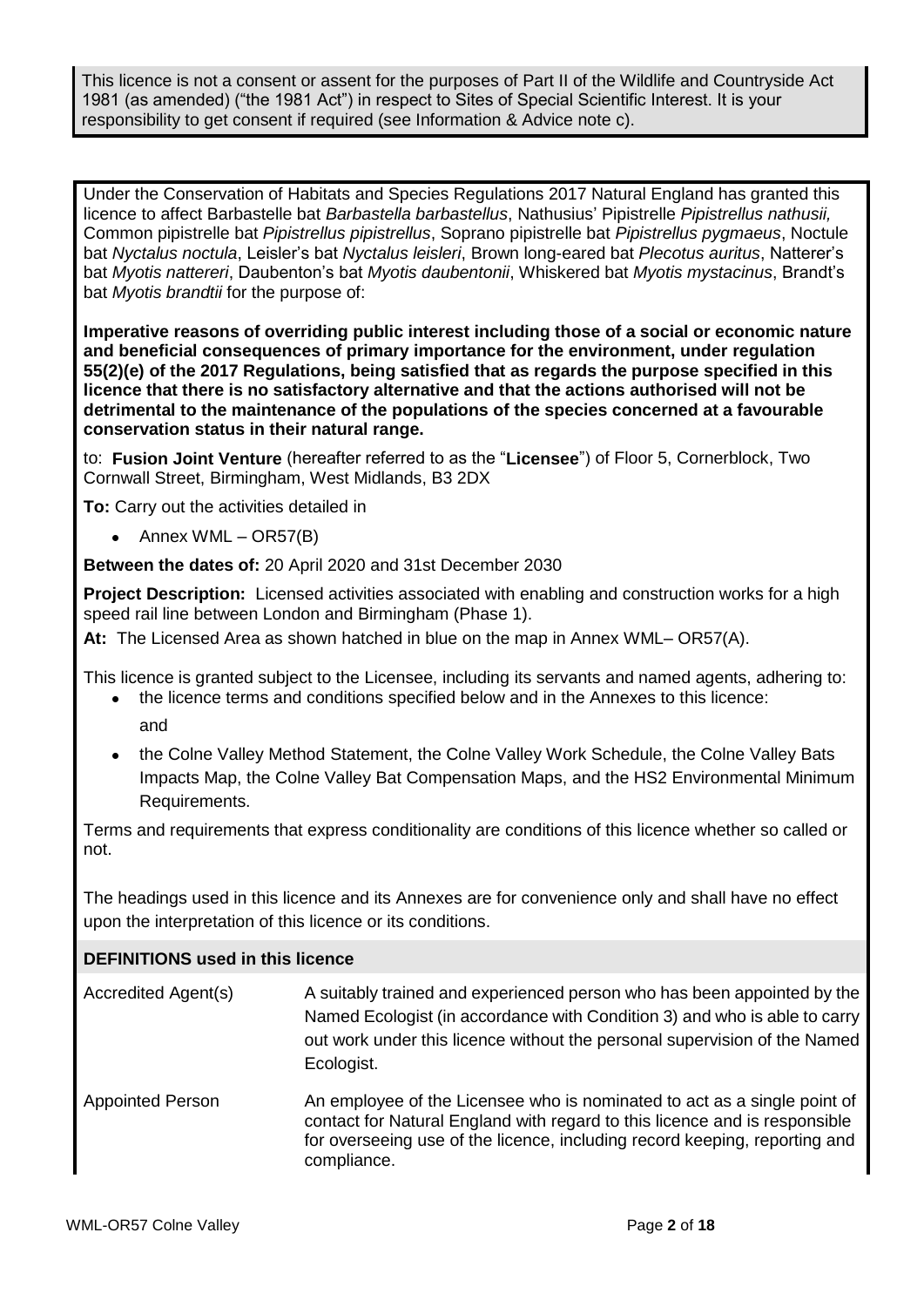| Assistant(s)                                                 | A person assisting a Named Ecologist or Accredited Agent who has been<br>appointed by the Named Ecologist (in accordance with Condition 3) and<br>who is only authorised to act under this licence whilst they are under the<br>direct supervision of the Named Ecologist or an Accredited Agent.                                                           |
|--------------------------------------------------------------|-------------------------------------------------------------------------------------------------------------------------------------------------------------------------------------------------------------------------------------------------------------------------------------------------------------------------------------------------------------|
| <b>HS2 Environmental</b><br>Minimum Requirements             | The environmental minimum requirements set out the government's high<br>level environmental and sustainability commitments that accompany the<br>High Speed Rail (London - West Midlands) Act 2017.                                                                                                                                                         |
| <b>Ecological Site</b><br><b>Management Plans</b><br>(ESMPs) | HS2 Ltd Contractors are required to produce ESMPs for habitat creation<br>areas, designated sites and ancient woodlands, as prescribed by<br>paragraph 4.8.3 of the Environmental Minimum Requirements (EMRs).<br>These plans set out the site-specific control measures for HS2<br>contractors working within local authorities along the Phase One route. |
| Licensed Area                                                | The area covered by this licence including Colne Valley extending<br>between TQ04118881 - TQ05748758, as shown hatched in blue on the<br>map in Annex WML-OR57(A).                                                                                                                                                                                          |
| Named Ecologist                                              | being a<br>professional ecological consultant who has satisfied Natural England that<br>he has the relevant skills, knowledge and experience of the species<br>concerned (or such other person as approved in writing by Natural<br>England) and who is authorised by the Licensee to act on its behalf for<br>the purposes of this licence.                |
| <b>Colne Valley Bat Impacts</b><br>Maps                      | The two impact maps, given reference numbers Figure Da and Figure<br>Db, of the Licenced Area submitted to Natural England on 19 March<br>2020, or the latest revised version that has been submitted by the<br>Licensee and approved in writing by Natural England.                                                                                        |
| <b>Bat Mitigation Licence</b><br><b>Location Map</b>         | The map, given reference number C5a, of the Licenced Area submitted<br>to Natural England on 19 March 2020, or the latest revised version that<br>has been submitted by the Licensee and approved in writing by Natural<br>England.                                                                                                                         |
| <b>Colne Valley Bat Habitat</b><br><b>Creation Map</b>       | The habitat creation map, given reference number Figure E3, of the<br>Licenced Area submitted to Natural England on 19 March 2020, or the<br>latest revised version that has been submitted by the Licensee and<br>approved in writing by Natural England.                                                                                                  |
| Colne Valley Master Plan<br>Maps                             | The Master Plan maps, given reference number Maps 1-3, of the<br>Licenced Area submitted to Natural England on 19 March 2020, or the<br>latest revised version that has been submitted by the Licensee and<br>approved in writing by Natural England.                                                                                                       |
| Colne Valley Master Plan                                     | The Master Plan document for bats at the Licensed Area and future<br>licence applications for this phased or multi-plot development, submitted<br>to Natural England on 15 April 2020, or the latest revised version that has<br>been submitted by the Licensee and approved in writing by Natural<br>England.                                              |
| <b>Colne Valley Method</b><br><b>Statement</b>               | The Method Statement for bats at the Licensed Area, submitted to<br>Natural England using template WML-A13.3, on 09 April 2020, or the<br>latest revised version that has been submitted by the Licensee and<br>approved in writing by Natural England.                                                                                                     |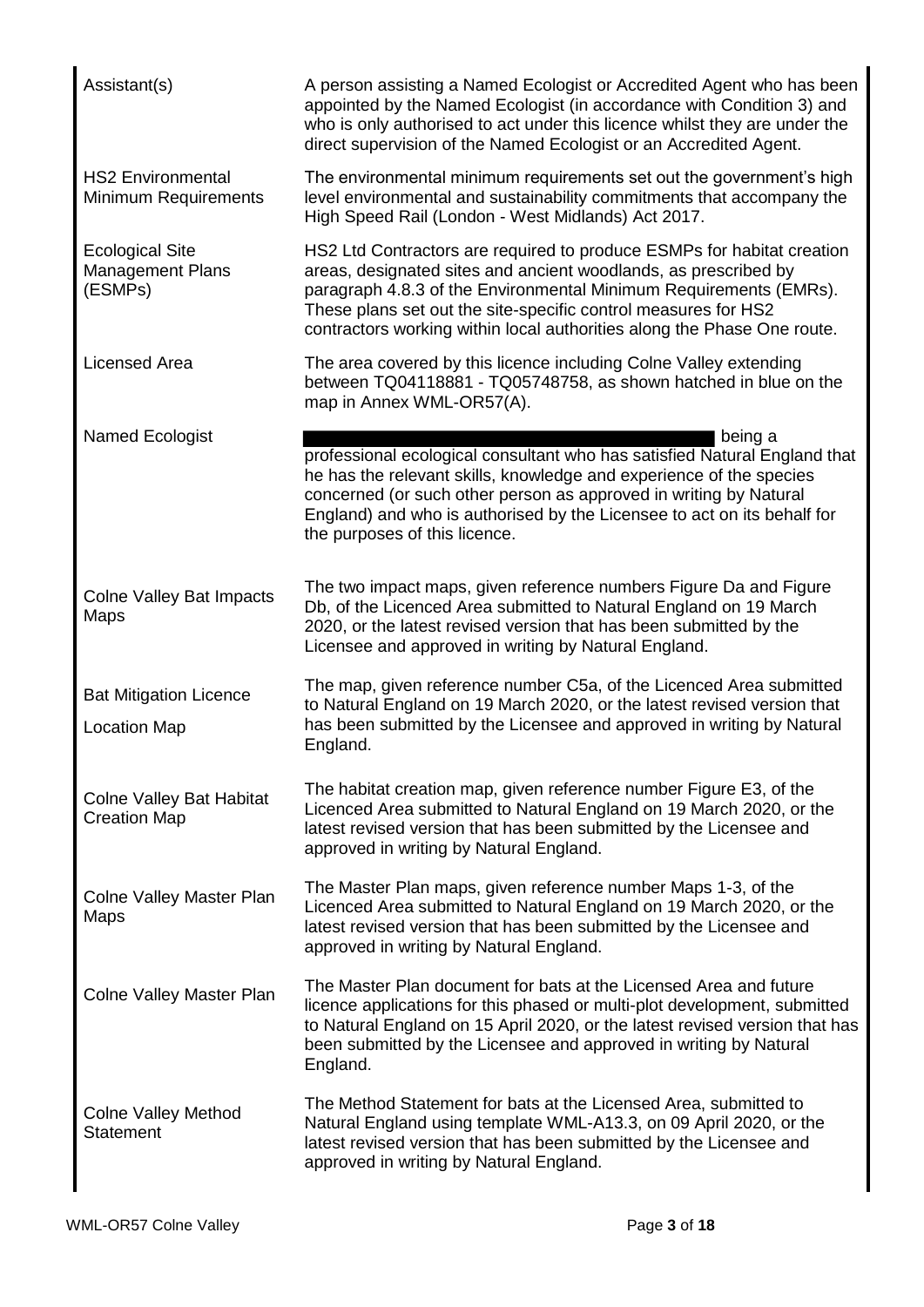Colne Valley Work **Schedule** 

The schedule of works at the Licensed Area, submitted to Natural England using template WML-A13a-E5a&b, 09 April 2020 or the latest revised version that has been submitted by the Licensee and approved in writing by Natural England.

References to specific sections, figures or other parts of a document apply to the relevant section, figure or part in the revised and approved version unless otherwise stated.

# **LICENCE CONDITIONS**

1. This licence includes Annex WML-OR57(A) and Annex WML-OR57(B), which contain additional terms and conditions of use.

# **People authorised to use this licence**

- 2. Licensed activities may only be carried out under this licence by:
	- a) the Named Ecologist;
	- b) Accredited Agents; and
	- c) Assistants.
- 3. An Accredited Agent or Assistant must carry a signed copy of the authorisation letter from the Named Ecologist, appointing them by name for the purpose of this licence, while carrying out licensed activities in the Licensed Area and must produce this authorisation letter to any police or Natural England officer on request.

# **Working under this licence**

- 4. The Licensee has primary responsibility for ensuring that all activities carried out in the Licensed Area comply with the terms and conditions of the licence.
- 5. Before commencing activities under this licence, the Licensee shall nominate an Appointed Person whose details will be provided to Natural England in writing to oversee use of this licence. The Licensee shall promptly update Natural England in writing of a replacement Appointed Person if that person changes.
- 6. The Named Ecologist is responsible for undertaking and/or overseeing the work undertaken in respect of the licensed species. The Named Ecologist is responsible for checking the suitability and competence of any Accredited Agents or Assistants employed in the Licensed Area to undertake the required duties.
- 7. The Licensee and all persons acting under this licence must comply with:
	- a) the terms and conditions of this licence and its Annexes WML OR57(A) and WML OR57(B); and
	- b) the Colne Valley Method Statement, Bat Mitigation Licence, Colne Valley Location Map, the Colne Valley Work Schedule, the Colne Valley Bat Impacts Map, the Colne Valley Compensation Maps and the Colne Valley Master Plan and Master Plan Maps; and
	- c) HS2 Environmental Minimum Requirements.
- 8. If there are conflicts or inconsistencies between commitments in the documents in condition 7(b) and the terms and conditions of this licence and its annexes, the licence and annexes will prevail. Any other conflicts or inconsistencies between the documents in condition 7(b) will be interpreted on a precautionary basis to ensure the protection of bats.
- 9. While engaged in licensed activities, the Licensee shall make a copy of the licence and its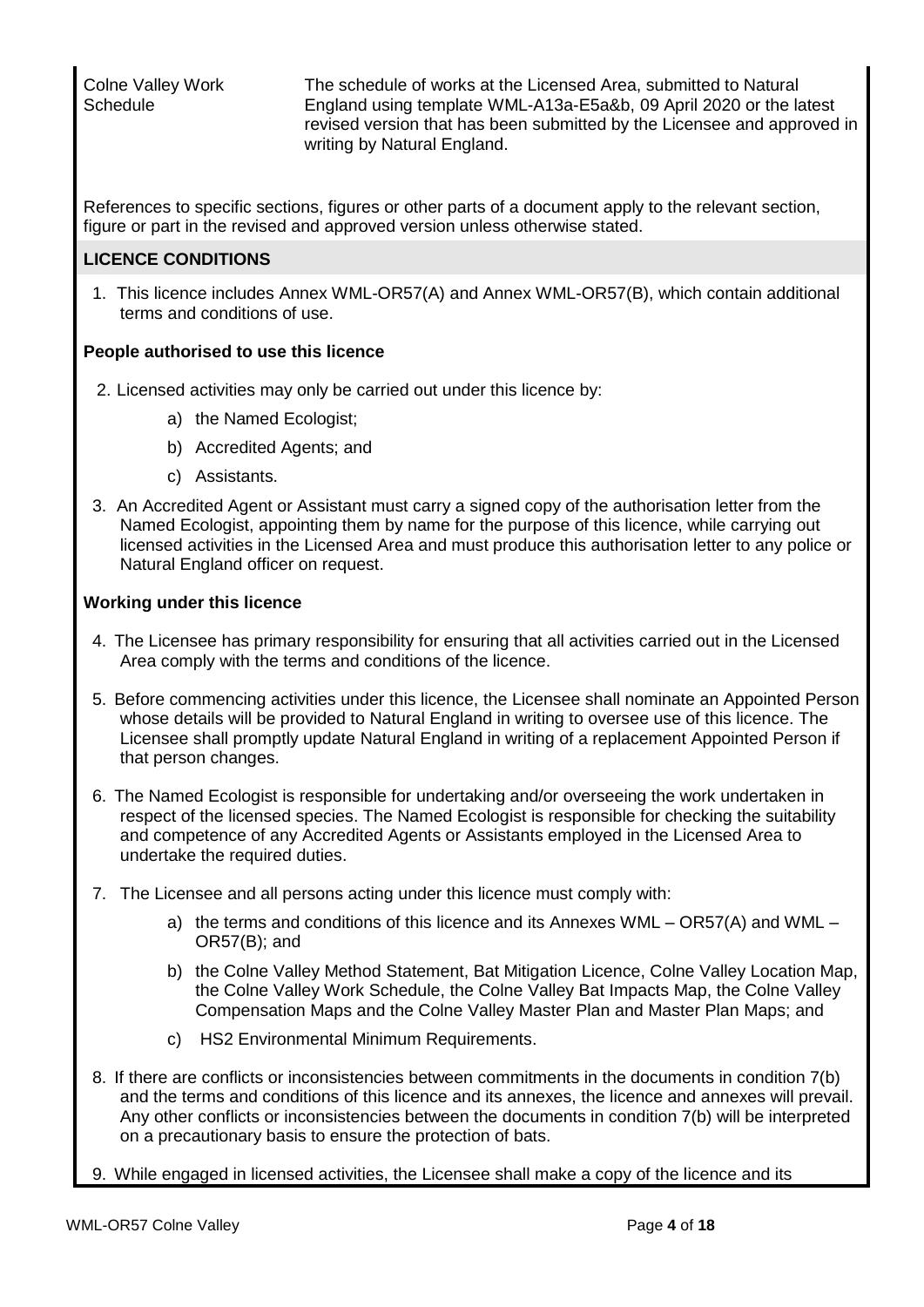Annexes available for inspection on each site in the Licensed Area where the activities are taking place and shall produce it on demand to any constable or an officer of Natural England.

10. All reasonable precautions must be taken to ensure that unnecessary suffering and harm to the species covered by this licence is avoided.

### **Where the licence may be used**

11. This licence may only be used within the Licensed Area and for the activities specified in Annex WML–OR57(B).

### **Surveying and Monitoring**

- 12. Pre felling surveys must be appropriately resourced and undertaken at suitable times and in accordance with Annex WML-OR57(B).
- 13.Monitoring must be undertaken in accordance with section E4.2b of the Colne Valley Method Statement. Any relevant amendments to monitoring will be agreed with Natural England through a licence modification request.

### **Recording and reporting requirements**

- 14.The Licensee must maintain a record of all bat-related activities carried out under the authority of this licence necessary for reporting to Natural England, including (as a minimum):
	- a) a list of all persons authorised to act under the licence and in what capacity (i.e. Accredited Agent or Assistant);
	- b) any action undertaken under this licence;
	- c) any mitigation or compensation provision;
	- d) any surveying and monitoring conducted;
	- e) any dead or injured bat found in the Licensed Area; and
	- f) any incidents or reports of activities in breach of this licence, including details of steps taken, and any disciplinary, remedial or corrective action.

These records are to be kept until two years after the final licensed action is undertaken and are to be made available for inspection by Natural England at any reasonable time.

- 15.Survey and monitoring records for bats must be submitted to the Local Biological Record Centre and to the relevant national recording scheme (or National Biodiversity Network (NBN) Atlas if there is no appropriate scheme) every other year.
- 16.An annual report of activities conducted under this licence must be sent by the Licensee to Natural England (at the address given below) for the first reporting year of 20 April 2020 – 31 December 2020 and submitted by 14 January 2020, and thereafter by 14 January for each subsequent reporting year of 01 January – 31 December, even if the licence is not used.

### **Future management**

- 17.The Colne Valley Master Plan and the Colne Valley Master Plan Maps must be updated as necessary and re-submitted to Natural England in support of any application to modify this licence or any future licence application.
- 18.All ESMPs applicable to the Licensed Area, or any part of it, must be updated by or on behalf of the Licensee in line with the licensing requirements of the Colne Valley Statement. The Licensee shall ensure compliance with the requirements of all ESMPs applicable to the Licensed Area, or any part of it, for the full period of the licence and will consult with Natural England in relation to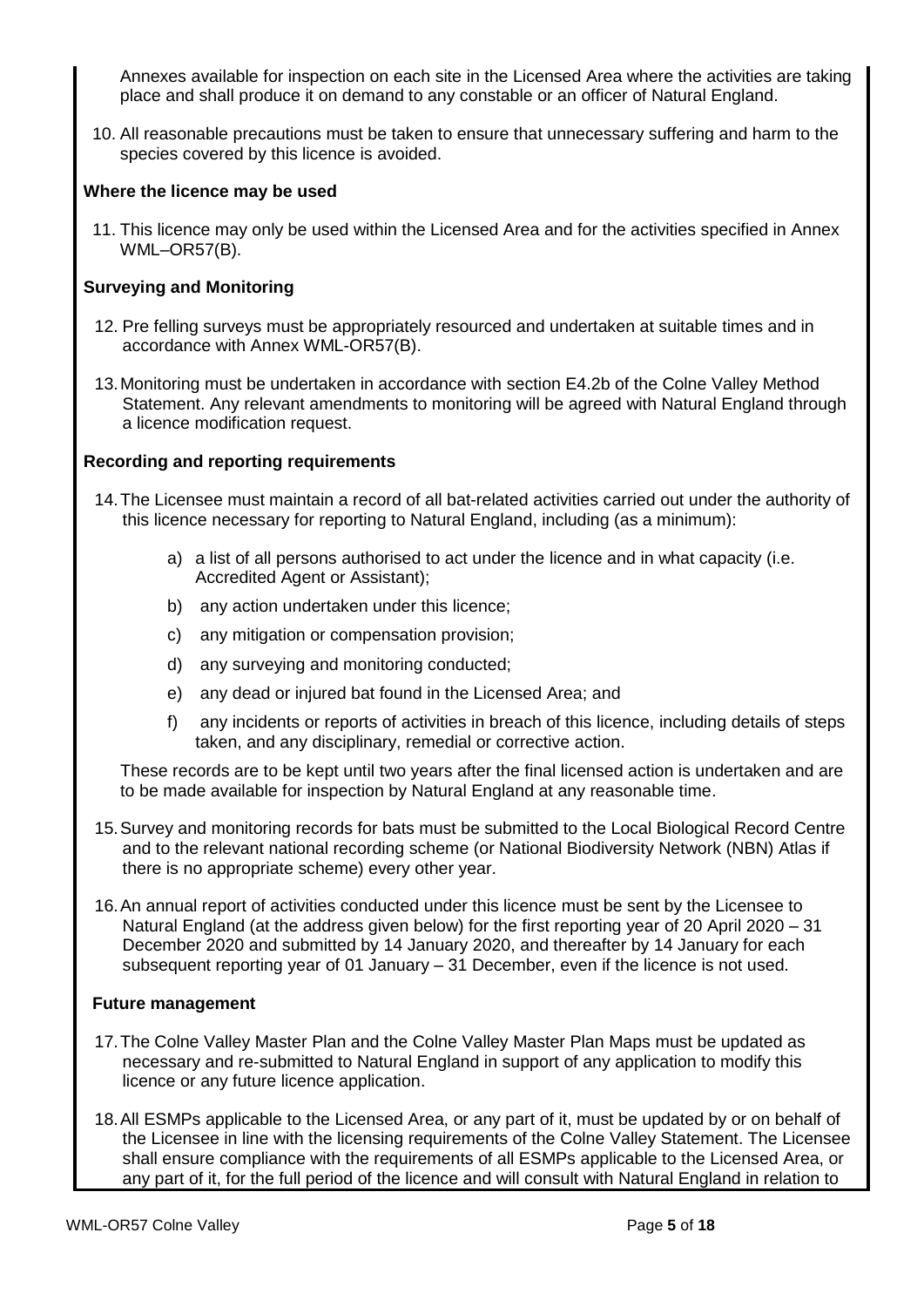any amendment or proposed amendment to any such ESMP.

# **Licence compliance**

- 19.For the purpose of ascertaining whether the conditions of this licence are being, or have been, complied with, the Licensee, the Named Ecologist and each Accredited Agent, Appointed Person and Assistant shall permit an officer of Natural England reasonable access to land where operations are being undertaken under this licence. Officers of Natural England shall also be permitted to be present during any operations carried out under the authority of this licence. Any such officer of Natural England may be required to produce his/her identification on demand and will be permitted to be accompanied by such persons as he/she considers necessary for the purpose of the visit. The Named Ecologist and each Accredited Agent, Appointed Person and Assistant shall give all reasonable assistance to an officer of Natural England and any persons accompanying him/her.
- 20.Failure to comply with the terms and conditions of this licence (including the recording and reporting requirements) will, by default, render this licence null and void and it may not be relied upon until such time that Natural England confirms in writing that its use may resume.
- 21.Natural England must be informed of all breaches to this licence within 48 hours of the Licensee becoming aware of a breach occurring. Unless advised otherwise by Natural England, the Licensee must take the necessary steps to address any breaches or poor practice identified as soon as practicable.

Issued by and on behalf of Natural England on: 20 April 2020

# **INFORMATION and ADVICE**

- a. Any requests for information in a licence will be considered under the Environmental Information Regulations 2004 and the Freedom of Information Act 2000 as appropriate.
- b. The licence may be modified, extended, terminated or revoked at any time by Natural England or the Secretary of State, but this will not be done unless there are good reasons for doing so.
- c. This licence conveys no authority for actions prohibited by any other legislation. For example, anyone acting under this licence is not exempt from the provisions of Section 28E of the 1981 Act. This means that owners/occupiers are obliged to give notice to Natural England if they propose to carry out an operation likely to damage a Site of Special Scientific Interest (SSSI). To identify SSSIs and the features for which they are designated, refer to www.magic.gov.uk. For further advice or to request consent for an activity please contact the Natural England 'Responsible Officer' for the relevant site(s). Contact details are available from the Natural England Enquiry Service (see below).
- d. No person convicted on or after 1 January 2010 of an offence under the Conservation of Habitats and Species Regulations 2017, the 1981 Act, the Protection of Badgers Act 1992, the Deer Act 1991, the Hunting Act 2004, the Wild Mammals (Protection) Act 1996, the Animal Welfare Act 2006 or the Protection of Animals Act 1911 (all as amended) may use this licence without the permission of Natural England unless, in respect of that offence, either:
	- i. they are a rehabilitated person for the purposes of the Rehabilitation of Offenders Act 1974 and their conviction is treated as spent; or
	- ii. a court has made an order discharging them absolutely.

Any request to use the licence by a person to whom this note applies will be considered on its merits.

e. The common name or names of species given in the Licence, Annexes, and associated documents are included by way of guidance only; in the event of any dispute or proceedings, it is the scientific name of a species that will be taken into account.

#### **Training requirements**

f. Training must be relevant to the conditions and the activities permitted by the licence and should be undertaken at regular intervals. This should include: identification of European and other protected species, and non-native species relevant to the activities authorised by this licence and signs indicating they may be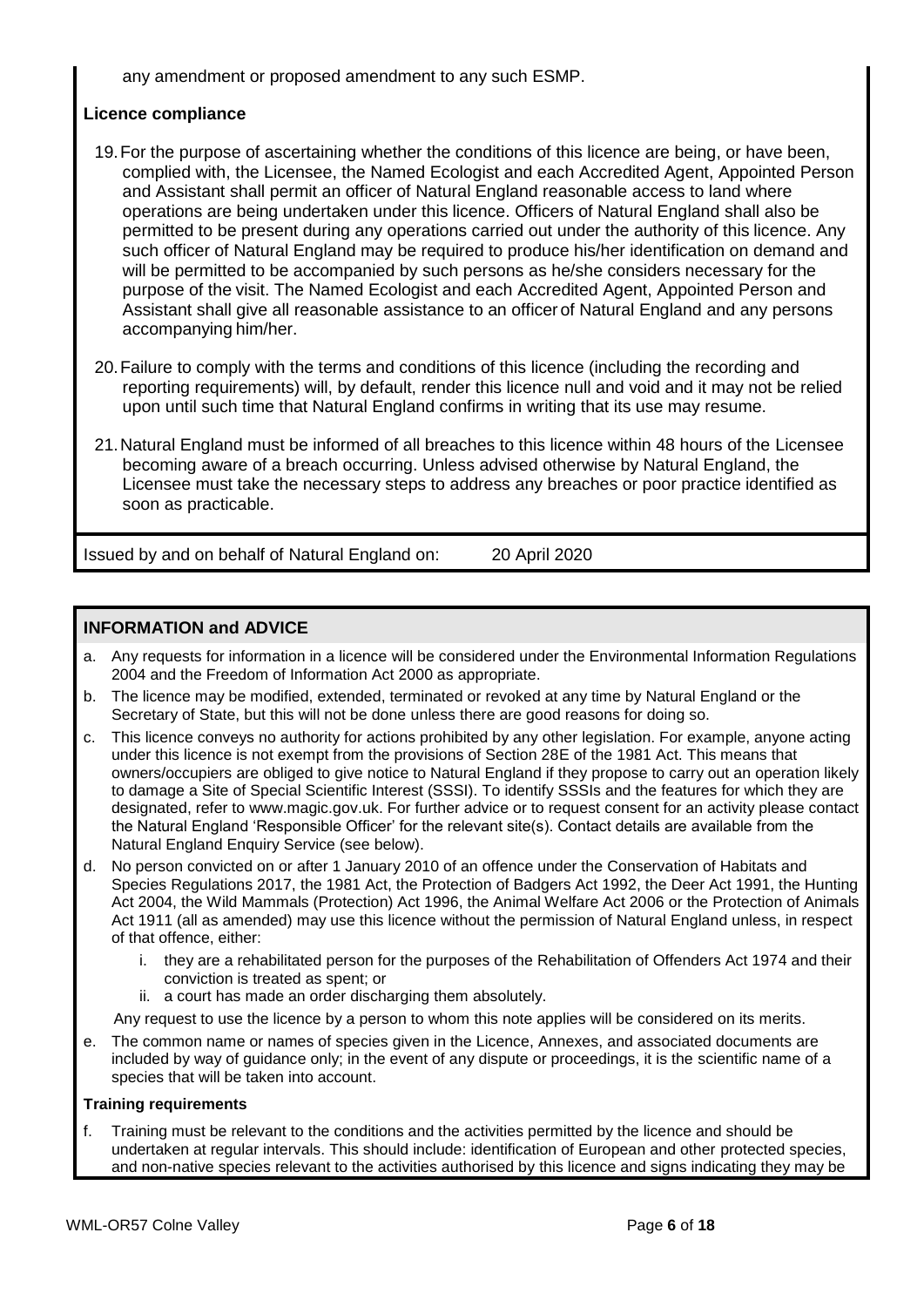present; surveying techniques; best practice guidance and reasonable avoidance measures; mitigation techniques and methods, and a working knowledge of the relevant law.

#### **General Welfare Considerations**

- g. Persons acting under this licence may photograph any protected species named in this licence in connection with licensed work provided that this causes no additional disturbance or any other harm.
- h. Under the Animal Welfare Act 2006 it is an offence to cause any unnecessary suffering to an animal under the control of man (section 4). This applies to the treatment of animals (including non-target species) held in nets, traps, etc.

#### **The limits of licences**

- i. Licences permit action only for the purposes specified on that licence.
- j. Licences do not permit actions prohibited under any other legislation (unless it is clearly stated that the licence does), nor do they confer any right of entry upon land.
- k. Unless otherwise stated the provisions of Natural England licences only apply landward of the mean low water mark in England. The Marine Management Organisation is responsible for all licensing seaward of the mean low water mark.
- l. No work shall be carried out under this licence on a National Nature Reserve except with the prior written permission of Natural England's 'SSSI Adviser' for the relevant site(s) (contact details available from Enquiry Service – see below ).

#### **Compliance and enforcement**

- m. The Licensee is expected to monitor compliance with the licence and to take action in the event that poor practice and/or non-compliance are identified. A person may be barred from using this licence by Natural England, for example, if that person breaches the conditions of this licence. In these circumstances Natural England will notify the Licensee.
- n. Natural England checks compliance with licences and the attached conditions. Where breaches are identified, these may be subject to enforcement action.

#### **Contact details for Natural England Other useful contacts**

*For licensing enquiries (& Reporting):* **Telephone** 020 802 61089 **Email** HS2wildlifelicensing@naturalengland.org.uk **Postal address** Wildlife Licensing, Natural England, Horizon House, Deanery Road, Bristol BS1 5AH *For other enquiries use the Enquiry Service:*

**Telephone** 0300 060 3900

**Email** enquiries@naturalengland.org.uk **Web** Natural England - GOV.UK

**Local Record Centres**: to find out where your nearest Local Record Centre is visit the Association of Local Environmental Record Centres website at: http://www.alerc.org.uk/find-anlrc.html

**Legislation**: to view the full text of the legislation referred to in this licence visit http://www.legislation.gov.uk

**Feedback and Complaints:** we welcome and value your compliments, complaints, suggestions and comments about our services. Please see our 'Contact us' section for more details. https://www.gov.uk/government/organisations/naturalengland#org-contacts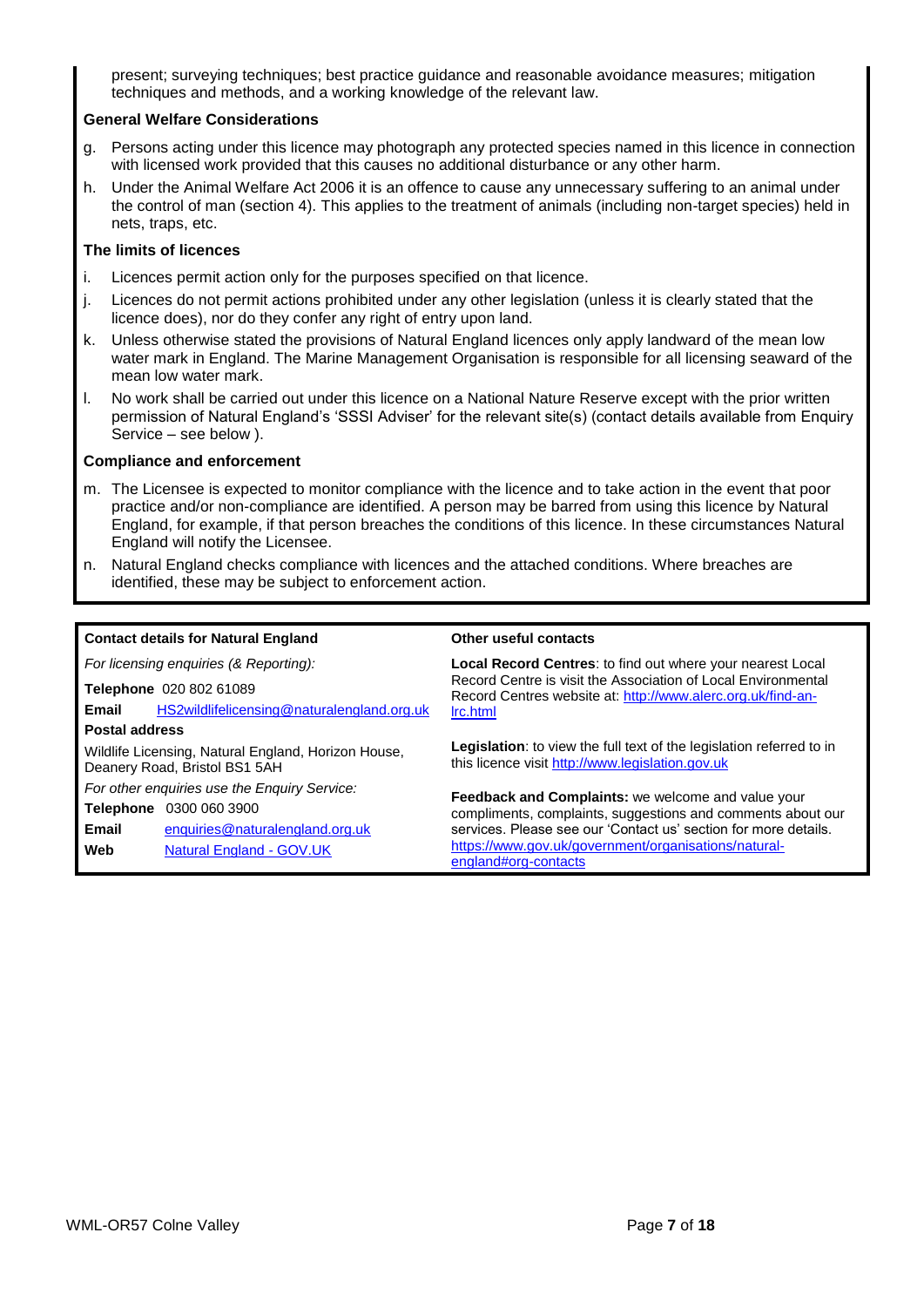#### **Using and Sharing Your Information**

#### **Who is collecting my data?**

The data controller is Natural England, Foss House, Kings Pool, 1-2 Peasholme Green, York, Y01 7PX. You can contact the Natural England Data Protection Manager at: Natural England, County Hall, Spetchley Road, Worcester, WR5 2NP; foi@naturalengland.org.uk.

Any questions about how we are using your personal data and your associated rights should be sent to the above contact. The Data Protection Officer responsible for monitoring that Natural England is meeting the requirements of the legislation is: Defra group Data Protection Officer, Department for Environment, Food and Rural Affairs, SW Quarter, 2nd floor, Seacole Block, 2 Marsham Street, London SW1P 4DF. DefraGroupDataProtectionOfficer@defra.gsi.gov.uk.

#### **What of my data is being collected and how is it used? What is the legal basis for the processing?**

The information on the licence application form and any supporting material will be used by Natural England to undertake our licensing functions. This will include, but is not limited to assessing your application, issuing a licence if applicable, monitoring compliance with licence conditions and collating licence returns and reports. The personal information we will process will include, but is not limited to your name and contact details, customer type and reasons for wanting a licence.

Processing is necessary for the performance of a task carried out in the public interest or in the exercise of official authority vested in the data controller. That task is to conduct the licensing functions as delegated by Defra to Natural England under Part 8 Agreement under section 78 of the Natural Environment and Rural Communities Act 2006

#### **Who will my data be shared with?**

Your personal data may be shared by us with the Department for Food, Environment and Rural Affairs and its executive agencies including the Rural Payments Agency and the Environment Agency. This will be used to monitor and evaluate the effectiveness of our work.

It may also be shared with:

- Police.
- HS2 LTD.

We will respect personal privacy, whilst complying with access to information requests to the extent necessary to enable Natural England to comply with its statutory obligations under the Environmental Information Regulations 2004, and the Freedom of Information Act 2000.

#### **If you are relying on my consent to process my data, can I withdraw my consent**?

No, because the processing is not based on consent.

#### **How long will my data be held for?**

Your personal data will be kept by us for 7 years after the expiry of your licence or longer if stated in the licence conditions.

#### **What will happen if I don't provide the data?**

Failure to provide this information will mean that Natural England will not be able process your licence application.

#### **Will my data be used for automated decision-making or profiling?**

The information you provide is not connected with individual decision making (making a decision solely by automated means without any human involvement) or profiling (automated processing of personal data to evaluate certain things about an individual).

#### **Will my data be transferred outside of the EEA?**

The data you provide will not be transferred outside the European Economic Area.

#### **What are my rights?**

A list of your rights under the General Data Protection Regulation, the Data Protection Act 2018, is accessible at: https://ico.org.uk/for-organisations/guide-to-the-general-data-protection-regulationgdpr/individual-rights/

#### **How do I complain?**

You have the right to lodge a complaint with the ICO (supervisory authority) at any time. Should you wish to exercise that right full details are available at: https://ico.org.uk/for-organisations/guide-to-the-general-dataprotection-regulation-gdpr/individual-rights/

**Natural England's Information Charter can be found here:**

https://www.gov.uk/government/organisations/natural-england/about/personal-information-charter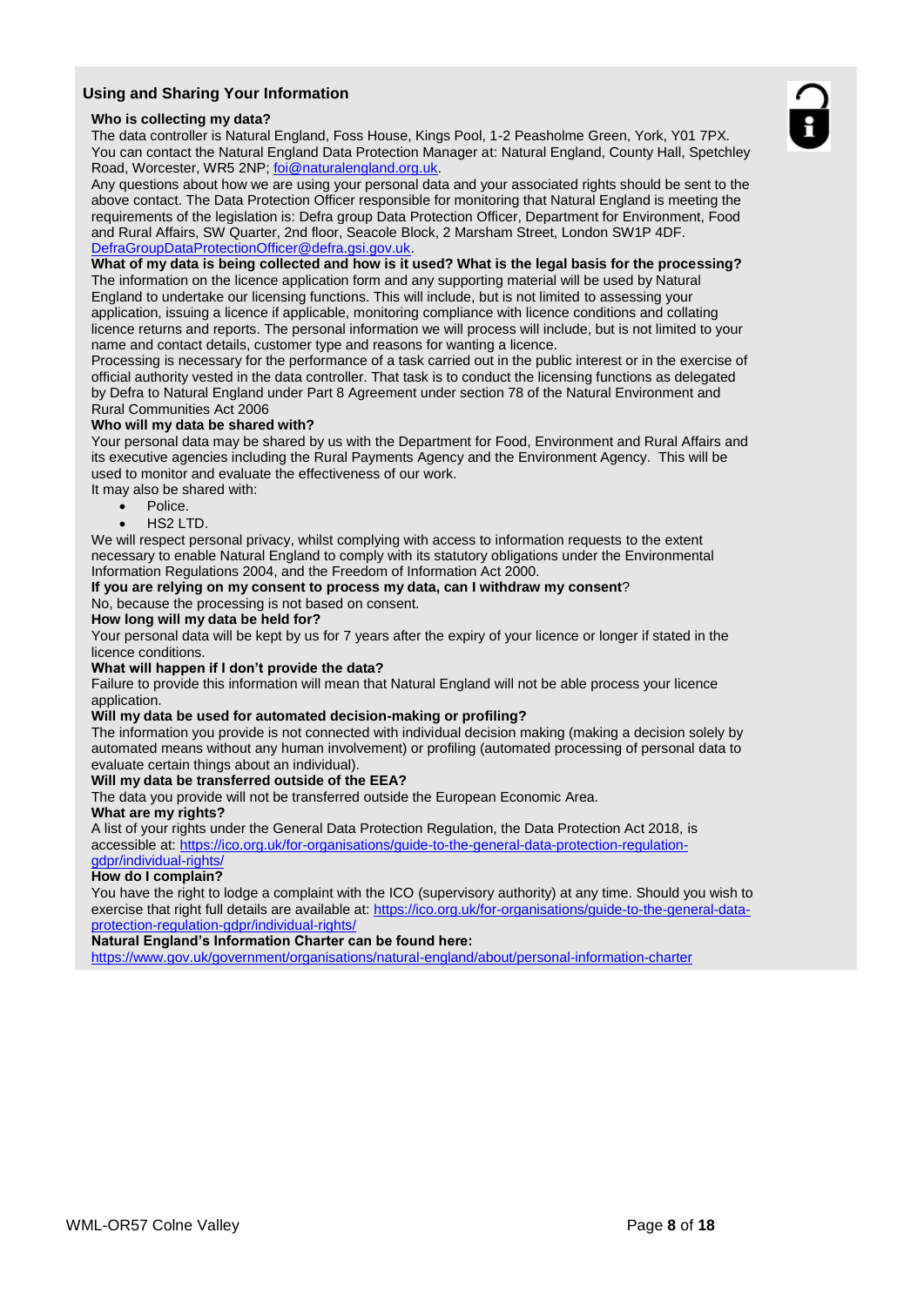# **ANNEX WML – OR57(A)**

This Annex defines the boundaries and areas of the Licensed Area – As shown on Figure C5a

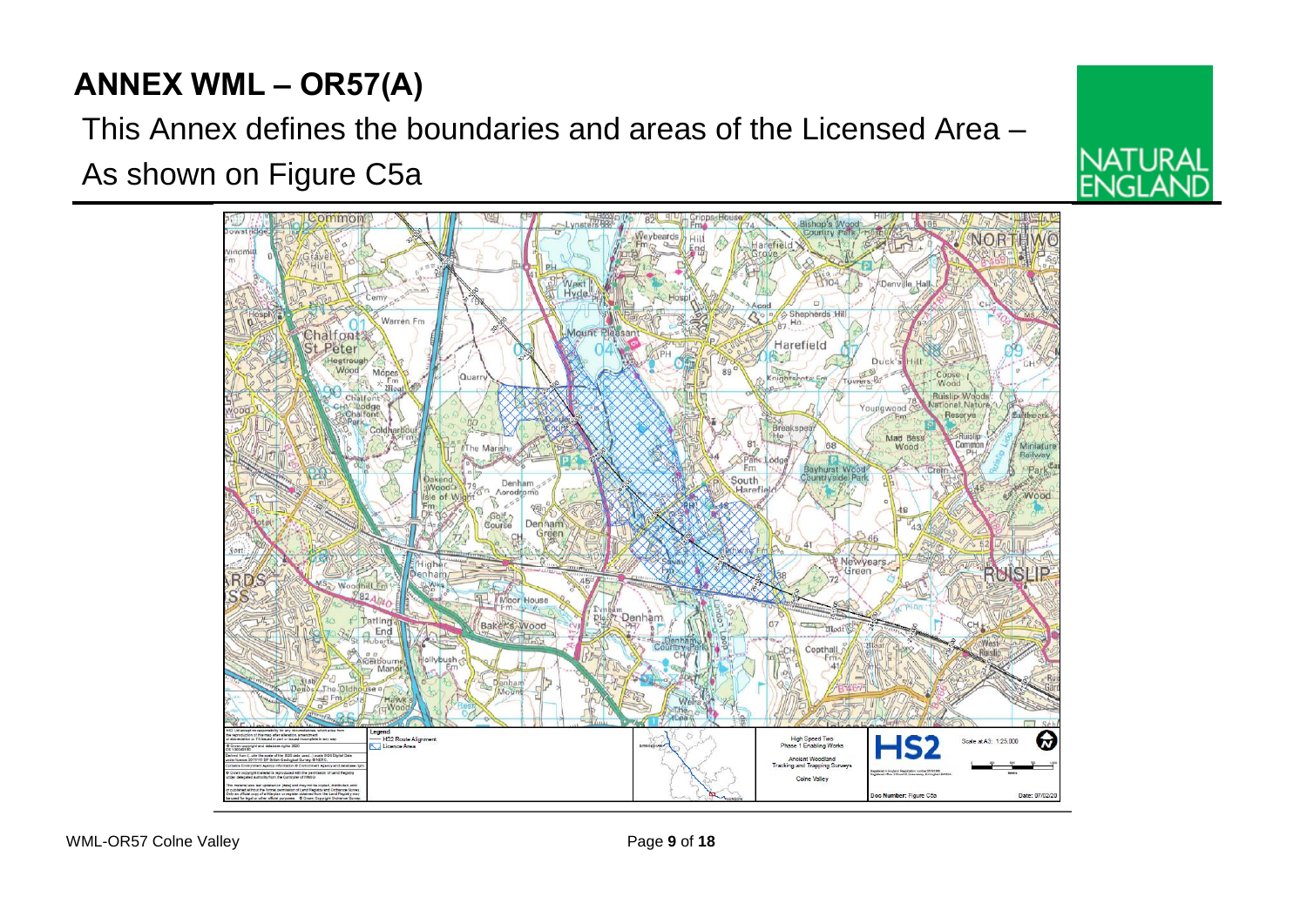# **ANNEX WML – OR57(B)**

# Permitted activities and licensed methods for bats within the Licensed Area



# **OVERVIEW**

This Annex specifies the activities and operations affecting bats that are permitted within the Licensed Area and includes relevant conditions. Surveys and inspections for bats in trees identified as having bat roost potential must be undertaken to establish whether bats are present prior to undertaking tree works. This Annex does not permit works to trees where a species of bat or roost types not covered by this licence is present.

- **Activities permitted** I. Capture
	- II. Transport
	- III. Disturb
	- IV. Damage or destroy the resting places
	- V. Damage or destroy breeding places of specified bat species (See Table 1 and Table 2 below).

This licence permits activities affecting the following roost types only: Feeding roosts; Day roosts; Night roosts; Transitional/occasional roosts; Satellite roosts; Maternity roosts, and Hibernation roosts (see Definitions at Condition B27).

**Purpose(s) for which these activities may be conducted** Imperative reasons of overriding public interest including those of a social or economic nature and beneficial consequences of primary importance for the environment.

# **IMPORTANT**

These activities are subject to the terms and conditions set out in the main licence in addition to those in this Annex. All terms and conditions in this Annex must be fully adhered to whether or not they are identified in Table 1. Terms and conditions that have a particular relevance to an activity are identified in Table 1 for ease of reference only.

Definitions in the main licence also apply to this Annex and further definitions specific to this Annex are set out at Conditions B27 and B28.

#### **Interpreting the table of permitted activities and operations**

- *Permitted activities and operations*: a brief description of each activity or operation permitted under the licence.
- *Actions made lawful by this licence:* for each activity or operation listed the presence of a corresponding 'X' indicates which acts are made lawful if conducted in accordance with the terms and conditions of this licence.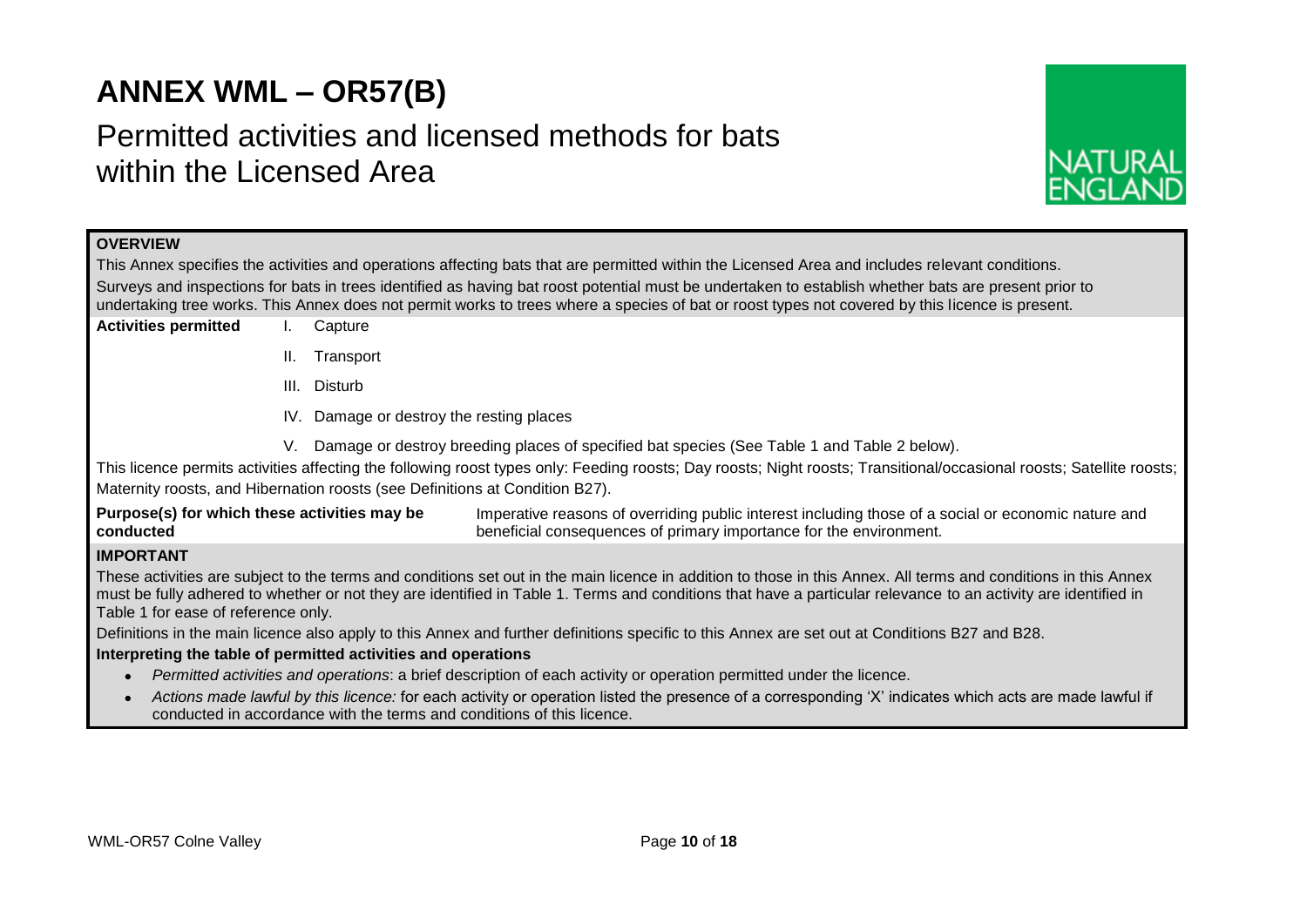|                                                                                  | Table 1. Fermitted activities and operations |           |                |                           |                          |                          |                                                                               |                                                                                                       |                                                                                                                                                                                                    |                                                                                                                       |
|----------------------------------------------------------------------------------|----------------------------------------------|-----------|----------------|---------------------------|--------------------------|--------------------------|-------------------------------------------------------------------------------|-------------------------------------------------------------------------------------------------------|----------------------------------------------------------------------------------------------------------------------------------------------------------------------------------------------------|-----------------------------------------------------------------------------------------------------------------------|
|                                                                                  | Actions made lawful by this<br>licence       |           |                |                           |                          |                          | <b>Additional</b><br>condition No.<br>especially<br>relevant to the<br>action | <b>Permitted</b><br>methods                                                                           | <b>Species</b><br>permitted                                                                                                                                                                        |                                                                                                                       |
| <b>Permitted activities</b><br>and operations                                    | Capture                                      | Transport | <b>Disturb</b> | resting place<br>Damage   | breeding sites<br>Damage | resting place<br>Destroy | Destroy<br>breeding sites                                                     |                                                                                                       |                                                                                                                                                                                                    |                                                                                                                       |
| Noise, lighting and<br>vibration caused by<br>construction related<br>activities |                                              |           | X              | $\boldsymbol{\mathsf{X}}$ | X                        |                          |                                                                               | B1, B2, B3, B4,<br><b>B10</b>                                                                         | Disturbance by<br>noise, lighting and<br>vibration                                                                                                                                                 | Barbastelle bat, Nathusius<br>Pipistrelle, Brandt's bat, Brown                                                        |
| Pre-works inspection<br>of trees                                                 | X                                            | X         | X              | $\boldsymbol{X}$          | X                        |                          |                                                                               | B1, B2, B3, B4,<br>B5, B6, B15                                                                        | By hand;<br>Endoscope; Torch<br>illumination; Static<br>hand-held net:                                                                                                                             | long-eared bat, Common<br>pipistrelle bat, Daubenton's<br>bat, Leisler's bat, Natterer's<br>bat, Noctule bat, Soprano |
| Roost loss through<br>tree felling                                               | X                                            | X         | X              | $\boldsymbol{\mathsf{X}}$ | X                        | X                        | $\times$                                                                      | B1, B2, B3, B4,<br>B5, B6, B7, B8,<br>B9, B10, B11,<br>B12, B13, B14,<br>B15, B16, B17,<br><b>B18</b> | Exclusion by one<br>way door or valve;<br>Permanent<br>exclusion;<br><b>Destructive Search</b><br>by Soft Demolition;<br><b>Destructive Search</b><br>by Soft Felling;<br>Mechanical<br>Demolition | pipistrelle bat, Whiskered bat                                                                                        |

# **Table 1: Permitted activities and operations**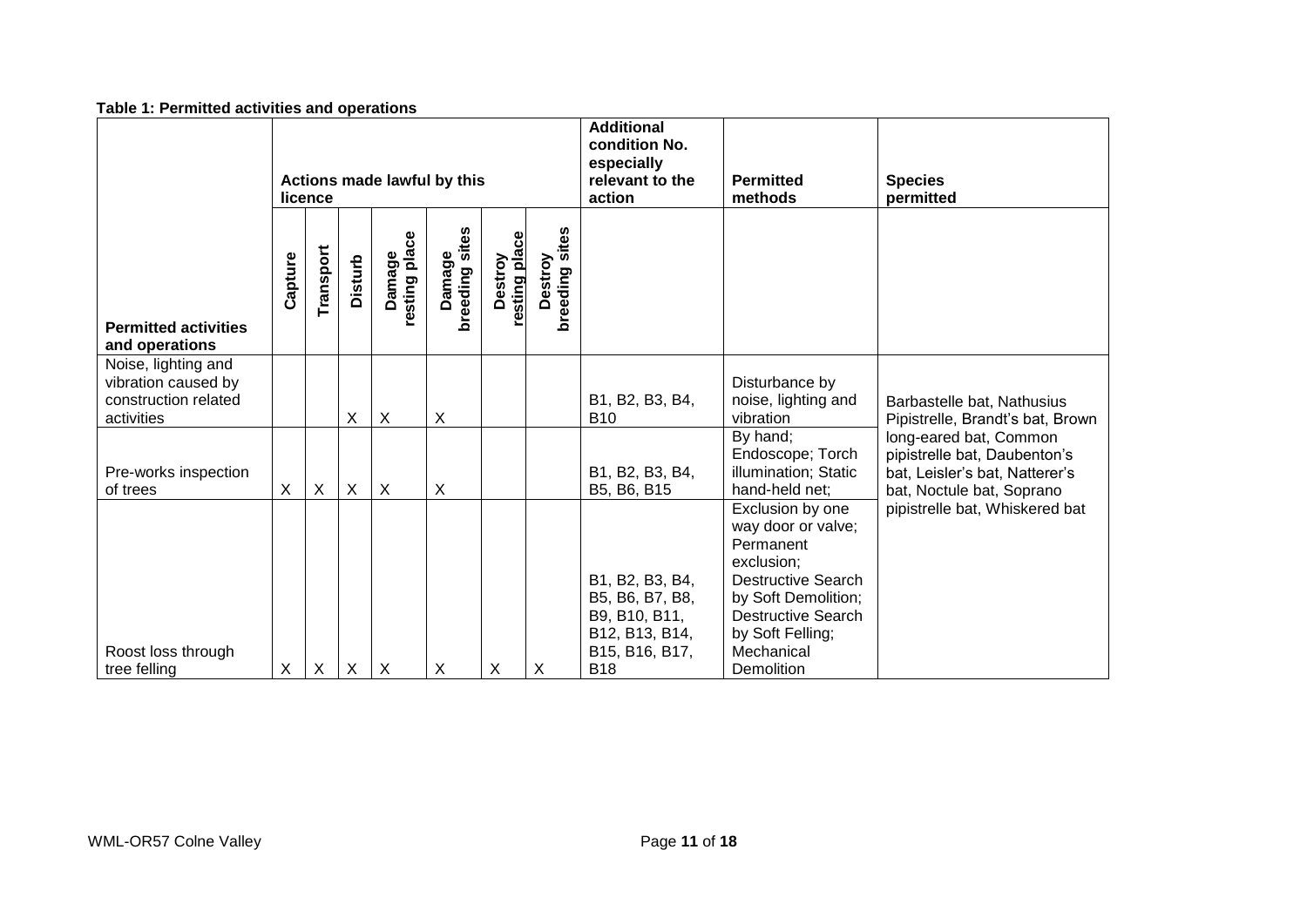| Table 2: Licensable activities and maximum numbers: |
|-----------------------------------------------------|
|                                                     |

| <b>Species</b>                |         | Licensable activities and maximum numbers: |                |                            |                             |                             |                              |
|-------------------------------|---------|--------------------------------------------|----------------|----------------------------|-----------------------------|-----------------------------|------------------------------|
|                               | Capture | Transport                                  | <b>Disturb</b> | Damage<br>resting<br>place | breeding<br>Damage<br>sites | Destroy<br>resting<br>place | breeding<br>Destroy<br>sites |
| Barbastelle bat               | 5       | 5                                          | Not Specified  | $\pmb{0}$                  | $\overline{0}$              | 16                          | 0                            |
| Brandt's bat                  | 5       | 5                                          | Not Specified  | $\pmb{0}$                  | $\mathbf 0$                 |                             | $\boldsymbol{0}$             |
| Brown long-<br>eared bat      | 10      | 10                                         | Not Specified  | $\overline{0}$             | $\mathbf 0$                 |                             | $\mathbf 0$                  |
| Common<br>pipistrelle bat     | 10      | 10                                         | Not Specified  | $\mathbf 0$                | $\mathbf 0$                 |                             | $\mathbf 0$                  |
| Daubenton's<br>bat            | 10      | 10                                         | Not Specified  | $\mathbf 0$                | $\boldsymbol{0}$            |                             | $\boldsymbol{0}$             |
| Leisler's bat                 | 5       | 5                                          | Not Specified  | $\mathbf 0$                | $\mathbf 0$                 |                             | 0                            |
| Natterer's bat                | 10      | 10                                         | Not Specified  | $\pmb{0}$                  | $\boldsymbol{0}$            |                             | $\mathbf 0$                  |
| Noctule bat                   | 5       | 5                                          | Not Specified  | $\pmb{0}$                  | $\boldsymbol{0}$            |                             | $\boldsymbol{0}$             |
| Soprano<br>pipistrelle bat    | 25      | 25                                         | Not Specified  | $\mathbf 0$                | $\boldsymbol{0}$            |                             |                              |
| Nathusius'<br>Pipistrelle bat | 10      | 10                                         | Not Specified  | $\overline{0}$             | $\mathbf 0$                 |                             | $\mathbf 0$                  |
| Whiskered bat                 | 5       | 5                                          | Not Specified  | $\pmb{0}$                  | $\overline{0}$              |                             | $\mathbf 0$                  |

The maximum number(s) stated in the above table refers to the maximum number of individuals of the stated species that can be captured or transported under the terms of this licence and the maximum number/s of resting places (see definition B27) or breeding sites that can be damaged or destroyed under this licence (if applicable).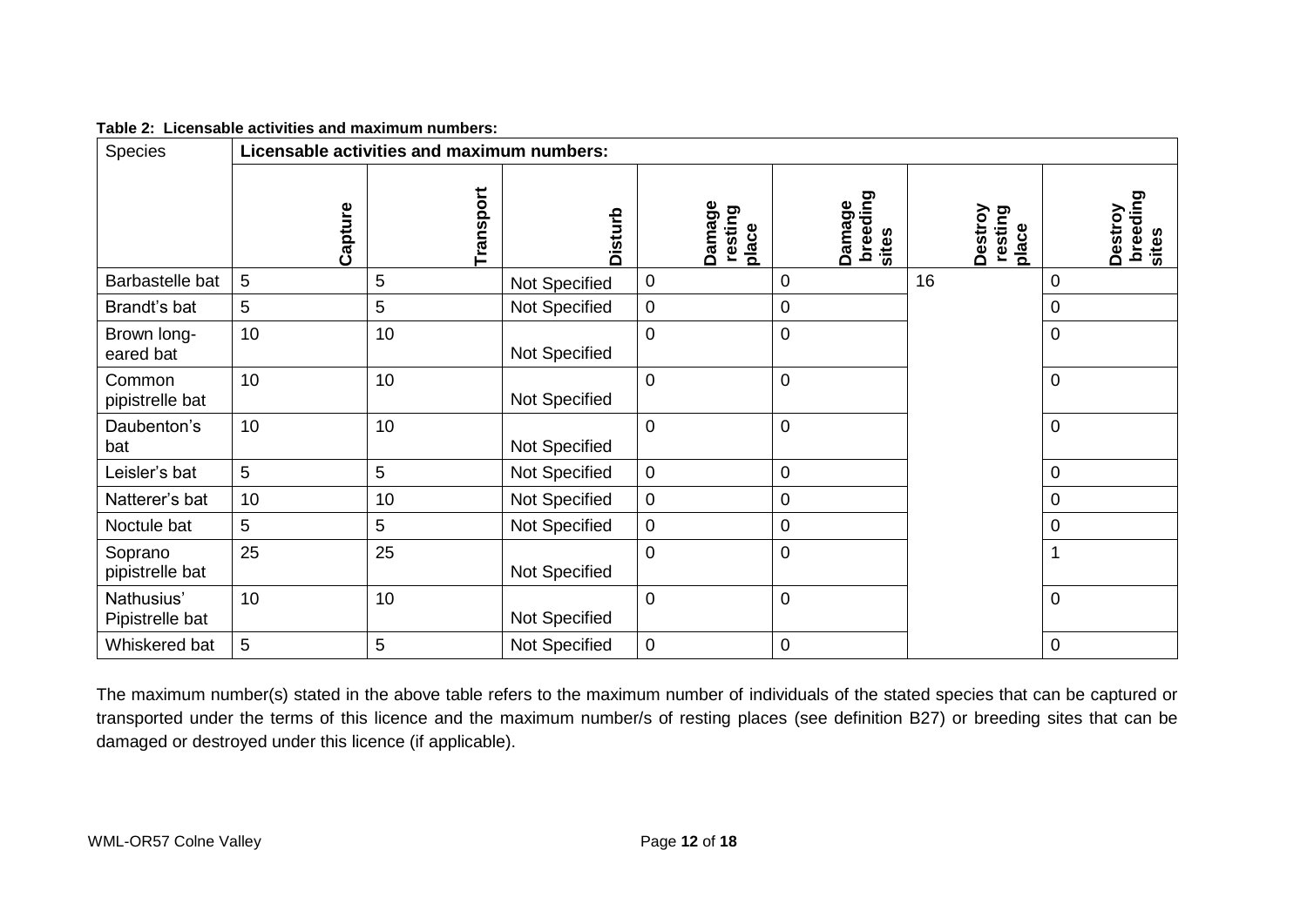# **ANNEX B LICENCE CONDITIONS**

# **Working under this licence:**

- B1. This licence is only to be used in connection with the Project Description and only when alternatives recognised by the Named Ecologist or an Accredited Agent are not appropriate to the conservation of bats.
- B2. The Licensee, the Named Ecologist, Accredited Agents, the Appointed Person and Assistants must adhere to the activities and timescales agreed in the Colne Valley Work Schedule**.**
- B3. The Named Ecologist or an Accredited Agent must ensure that all those involved with the licensed works understand by way of a 'tool box talk' that bats are present; the legislation relating to bats; measures that will be used to protect them; good working practices; licensed activities and what to do should bats be found. This information must be provided before any licensed works commence on site. A written record that this has been undertaken, and that it covers the above points, must be kept by the Named Ecologist or Accredited Agent and made available to Natural England or any police officer on request.

# **Methodology:**

- B4. All relevant animal welfare legislation must be complied with at all times.
- B5. All works must be undertaken using best practice methodology to ensure minimal risk to bats. Persons acting under this licence must abide by the advice on excluding bats, handling bats and working in bat roosts in the most up to date edition of the *"Bat Mitigation Guidelines"* and the *"Bat Workers Manual"*. "*The Bat Survey - Good Practice Guidelines*" are available from the BCT website. You are expected to check whether this guidance has been updated and if so, to ensure that you act in accordance with the most up to date version. In addition to this:
	- a) The use of endoscopes, artificial light from torches, Destructive Search by Soft Demolition (see Definition in Annex Condition B28) temporary obstruction of roost access, temporary or permanent exclusion methods (including installation) and use of static hand held nets must only be undertaken or directly supervised by the Named Ecologist, or an Accredited Agent.
	- b) Where capture and/or handling of bats are necessary, only the Named Ecologist, Accredited Agent, or an Assistant may do so. Capture/handling/exclusion of bats must only be undertaken in conditions suitable for bats to be active.
	- c) Where bats are discovered and taken under this licence they must either be relocated to a suitable roost for the species, or where bats are held this must be done safely and bats released on site at dusk in, or adjacent to, suitable foraging/ commuting habitat in safe areas within or directly adjacent to the pre-works habitat. Where a bat is unexpectedly discovered in adverse weather conditions, condition B14 must be followed.
	- d) Endoscopes and hand held nets are only to be used to assist with the locating and capture of bats.
	- e) Temporary and permanent exclusion must be carried out using techniques specified in the most up to date edition of the '*Bat Workers Manual*'. If one-way exclusion devices are to be used, each device must remain in position for a period of at least 5 consecutive days/ nights throughout a spell of suitable weather conditions, or longer until these conditions prevail.
	- f) Prior to destructive works, an inspection using torches and/or an endoscope must be performed internally to search for the presence of bats. If any bat species covered by this licence is found and is accessible, each will be captured by gloved hand or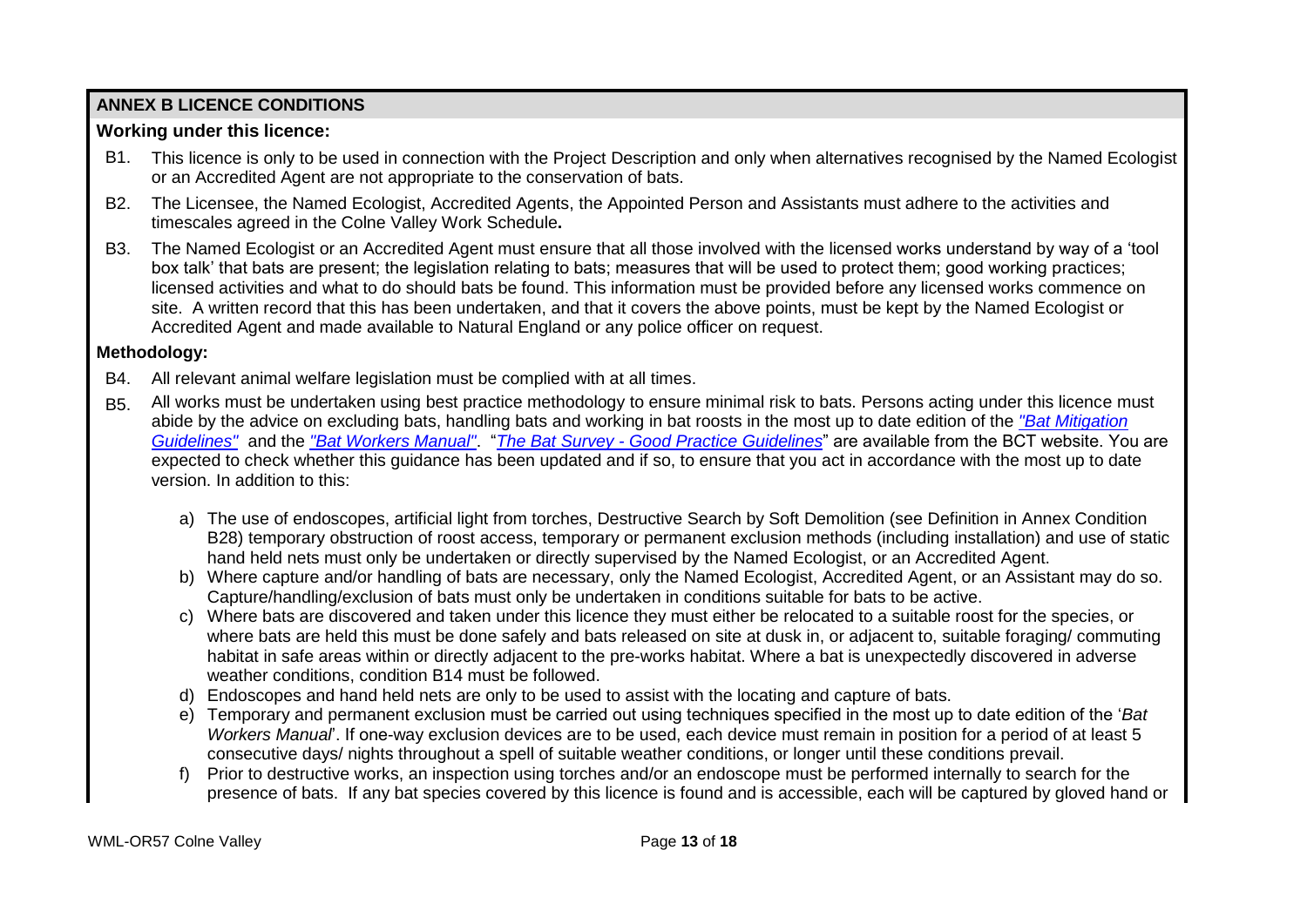hand-held net, given a health check and then each placed carefully inside a draw-string, calico cloth holding bag or similar for transport.

- g) Following inspection and exclusion operations, the removal of any feature with bat roost potential, will be only performed by hand and under direct ecological supervision. Where applicable, materials will be removed carefully away and not rolled or sprung to avoid potential harm to bats. The undersides of materials will be checked by the Named Ecologist or Accredited Agent for bats that may be clung to them before removal.
- B6. For trees that are safe to climb and that possess Potential Roosts Features (PRFs) that can be accessed, pre-felling climbing inspections will be undertaken no more than three days prior to tree felling. For known roosts and PRFs consisting of cavities (or similar), Destructive Search by Soft Felling (see Definition in Annex Condition B28) will take place on the same day as the pre-felling inspection.
- B7. For PRFs confirmed as containing no bats, the PRF will be immediately felled or made unsuitable for bats. Materials used for soft blocking must be appropriate for intended purposed and not risk entrapping or capturing bats or other wildlife.
- B8. For PRFs that contain bats, bats will be removed in line with the procedures specified in Condition B5 above.
- B9. Should bats be discovered inside a tree and cannot be successfully captured due to the nature of the roost feature, climbers will withdraw. In this circumstance, during the active bat season (April-October), an emergence survey followed by dawn re-entry survey in suitable weather conditions will be undertaken in relation to the confirmed roost (using infrared (IR) cameras) to identify when bats have left the roost and not re-entered. This will be followed by tree climbing and soft blocking of the roost prior to felling. If tree climbing is not possible the tree must undergo a Destructive Search by Soft Felling (see Definition in Annex Condition B28).

# **Impacts**:

B10. Disturbance of bats and damage and/or destruction of bat roosts will be limited to those trees shown on the Colne Valley Bat Impacts Maps.

# **Undertaking works on roosts under this licence:**

- B11. A written record must be kept of capture and exclusion efforts undertaken, including weather conditions (including over-night minimum temperature and rainfall), numbers and species of bats captured/taken and duration of exclusion process.
- B12. Destructive Searches by soft felling (see Definition in Annex Condition B28) may only be carried out when it is dry and mild and after temperatures have not dropped below 8°C for 4 days.
- B13. Licensable activities impacting satellite, maternity and hibernation roosts (see Definitions at Condition B27) must not be undertaken while the roost is in use for these purposes. Where the roosts are excluded ahead of seasonal use, appropriate compensation (if required) must be in place and available for use prior to exclusions taking place.
- B14. If individual bats are discovered unexpectedly, including during periods of adverse weather, then the following steps must be taken:
	- a. Works to that building/structure must stop immediately. If the Named Ecologist or an Accredited Agent is not on site, he/she must be contacted immediately to attend the site.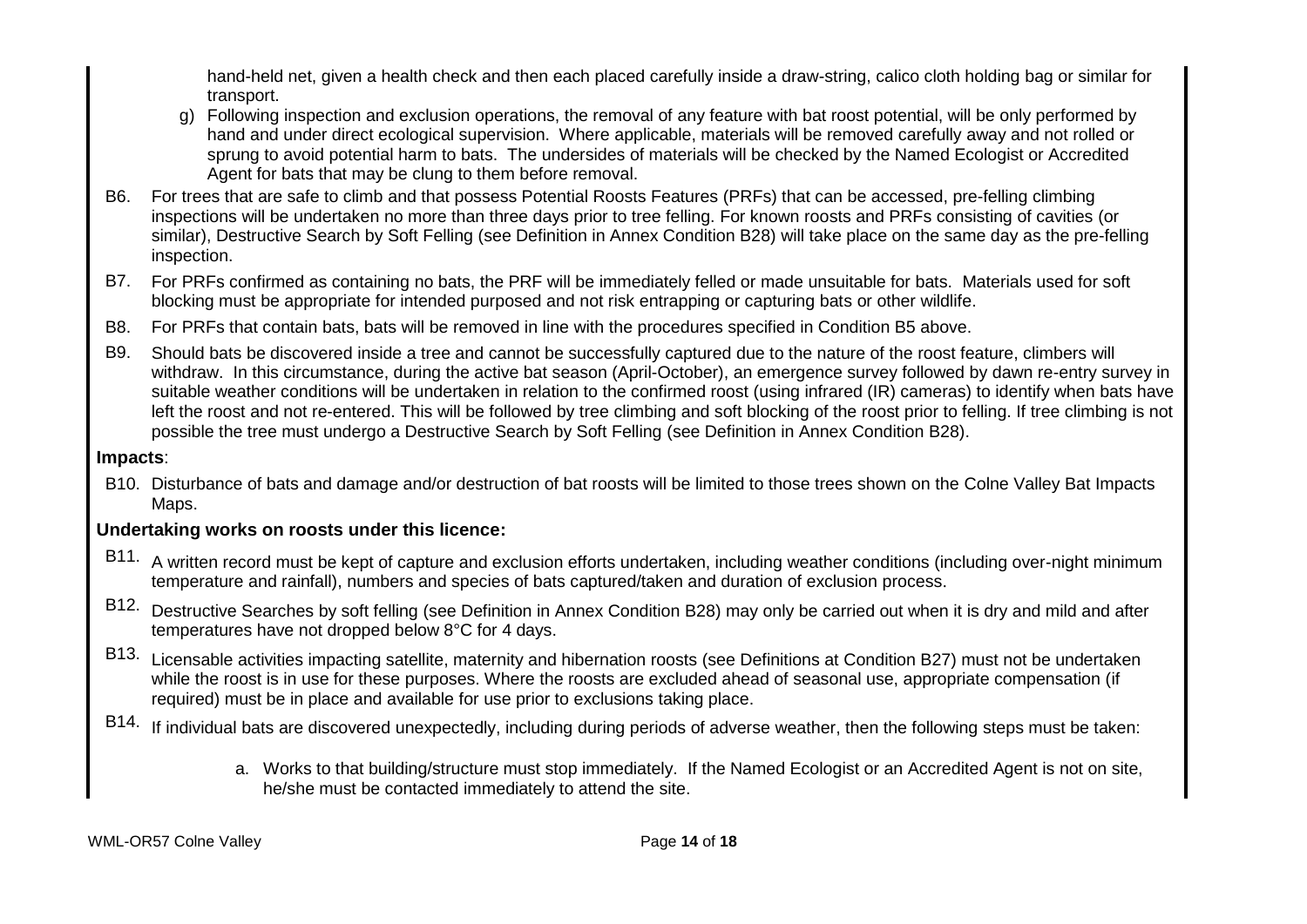- b. Do not expose the bat or cause it to fly out of the roost on its own accord.
- c. The bat must only be handled by the Named Ecologist or an Accredited Agent unless it is in immediate danger. The bat must be carefully placed in a lidded ventilated box with a piece of clean cloth and a small shallow container with some water. The box must be kept in a safe, quiet location.
- d. Care must be taken to avoid rousing the bat during transfer to a suitable location which may be a suitable hibernation box or other alternative roost constructed, providing a safe, quiet environment with stable, suitable temperature and relatively high humidity, safe from further disturbance.
- e. The Named Ecologist must re-assess the structure and determine whether works can continue under this licence, or whether a modification to the licence is required before works re-commence. A written record must be kept of this decision and made available to Natural England or any police officer on request. This incident must also be reported on the licence return form.
- f. Any underweight or injured bats must be taken into temporary care by an experienced bat carer and looked after until such time that the bat can be transferred to a suitable replacement roost at the same site, or weather conditions are suitable for release at the same site.
- B15. Natural England must be notified in writing, to HS2wildlifelicensing@naturalengland.org.uk, within the relevant period identified in Table 3 below depending on the species and number of bats encountered.

| <b>Species</b>            | Number of bats encountered per<br>roost | Notification period to NE | Number of bats encountered<br>per roost | Notification period to NE |
|---------------------------|-----------------------------------------|---------------------------|-----------------------------------------|---------------------------|
| <b>Barbastelle</b>        | or more                                 | 48 hours                  | N/A                                     | N/A                       |
| Leisler's                 | or more                                 | 48 hours                  | N/A                                     | N/A                       |
| Nathusius' Pipistrelle    | or more                                 | 48 hours                  | N/A                                     | N/A                       |
| Daubenton's               | Less than 5                             | within 5 working days     | 5 or more                               | 48 hours                  |
| Brown long-eared          | Less than 5                             | within 5 working days     | 5 or more                               | 48 hours                  |
| Brandt's                  | Less than 5                             | within 5 working days     | 5 or more                               | 48 hours                  |
| Whiskered                 | Less than 5                             | within 5 working days     | 5 or more                               | 48 hours                  |
| Natterer's                | Less than 5                             | within 5 working days     | 5 or more                               | 48 hours                  |
| Noctule                   | Less than 5                             | within 5 working days     | 5 or more                               | 48 hours                  |
| <b>Common Pipistrelle</b> | Less than 10                            | within 5 working days     | 10 or more                              | 48 hours                  |
| Soprano Pipistrelle       | Less than 10                            | within 5 working days     | 10 or more                              | 48 hours                  |

# **Table 3. Notification periods based on species and number encountered**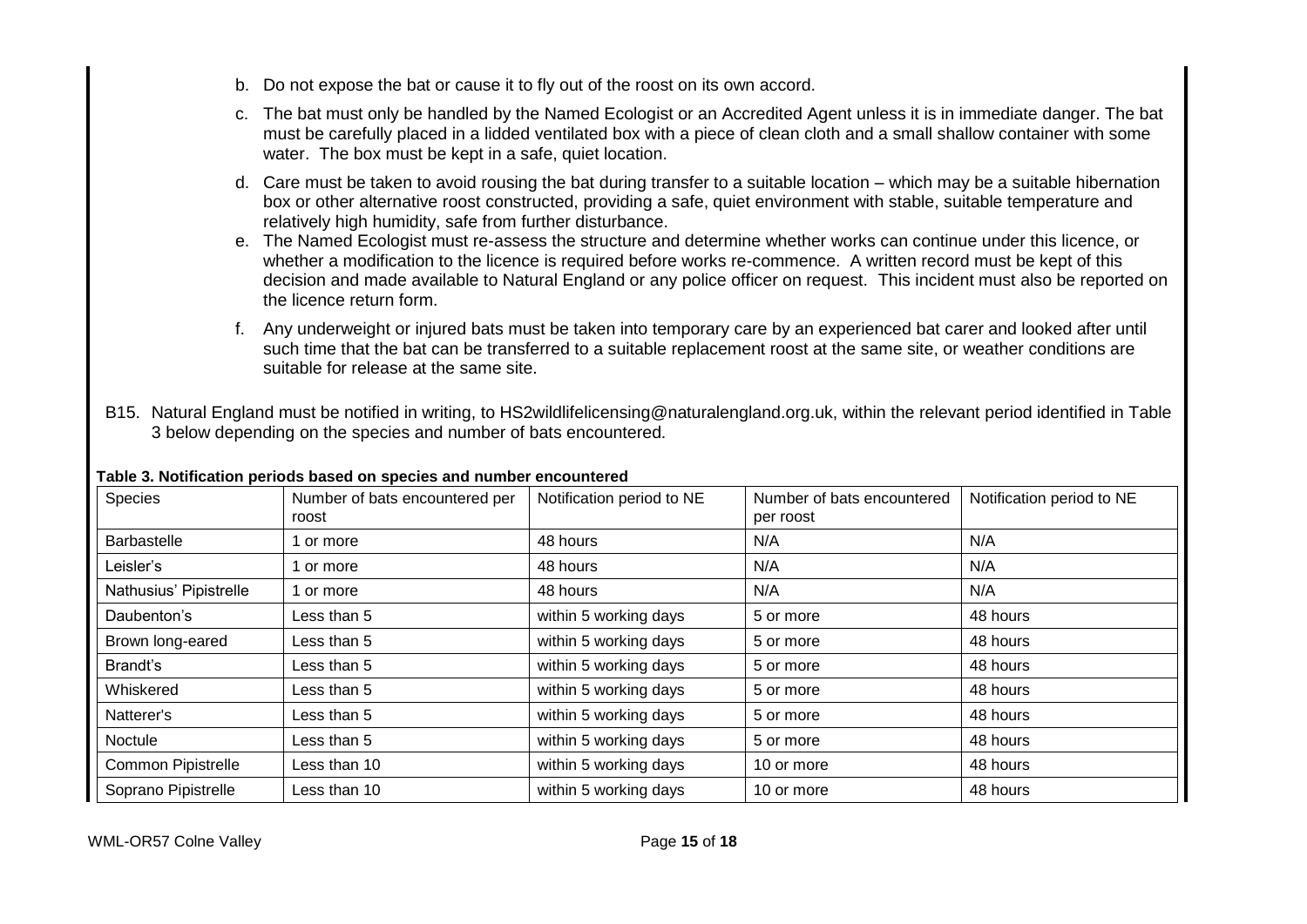- B16. Provision must be made for prompt assistance to deal with any injured bat. Any injured or dead bats must be reported to Natural England on the licence return form.
- B17. Mechanical Demolition (see Definition in Annex Condition B28) of a structure must only take place after the structure been declared free of bats by the Named Ecologist or Accredited Agent.
- B18. If individual bats are discovered unexpectedly, including during periods of adverse weather, then the following steps must be taken:
	- a. Works to that building/structure must stop immediately. If the Named Ecologist or an Accredited Agent is not on site, he/she must be contacted immediately to attend the site.
	- b. Do not expose the bat or cause it to fly out of the roost on its own accord.
	- c. The bat must only be handled by the Named Ecologist or an Accredited Agent unless it is in immediate danger. The bat must be carefully placed in a lidded ventilated box with a piece of clean cloth and a small shallow container with some water. The box must be kept in a safe, quiet location.
	- d. Care must be taken to avoid rousing the bat during transfer to a suitable location which may be a suitable hibernation box or other alternative roost constructed, providing a safe, quiet environment with stable, suitable temperature and relatively high humidity, safe from further disturbance.
	- e. The Named Ecologist or an Accredited Agent must re-assess the structure and determine whether works can continue under this licence, or whether a modification to the licence is required before works re-commence. A written record must be kept of this decision and made available to Natural England or any police officer on request. This incident must also be reported on the licence return form.
	- f. Any underweight or injured bats must be taken into temporary care by an experienced bat carer and looked after until such time that the bat can be transferred to a suitable replacement roost at the same site, or weather conditions are suitable for release at the same site.

# **Compensation and mitigation:**

- B<sub>19.</sub> All roost mitigation features as shown on Figure E3 must be erected or created in woodlands adjacent to the impacted areas under the direct supervision of the Named Ecologist or Accredited Agent
- B<sub>20</sub>. Bat roost mitigation features must be provided in accordance with the ratios set out in Table 4 below.

# **Table 4. Provision of bat roost mitigation features**

| Roost feature type (Existing confirmed roost or Potential Roost | Minimum replacement ratio                                |
|-----------------------------------------------------------------|----------------------------------------------------------|
| Feature (PRF))                                                  | (roost mitigation feature: roost or tree lost)           |
| Annex 2 species (any roost type)                                | 4:1 (4 roost mitigation features per confirmed roost)    |
| Maternity / hibernation / mating roost (any species) or unknown | 4:1 (4 roost mitigation features per confirmed roost)    |
| type roost                                                      |                                                          |
| Non-Annex 2 species (any roost other than maternity, mating or  | 2:1 (2 roost mitigation features per confirmed roost)    |
| hibernation)                                                    |                                                          |
| Trees classified as having 'High' PRFs                          | 3:1 (3 roost mitigation feature per tree with high PRFs) |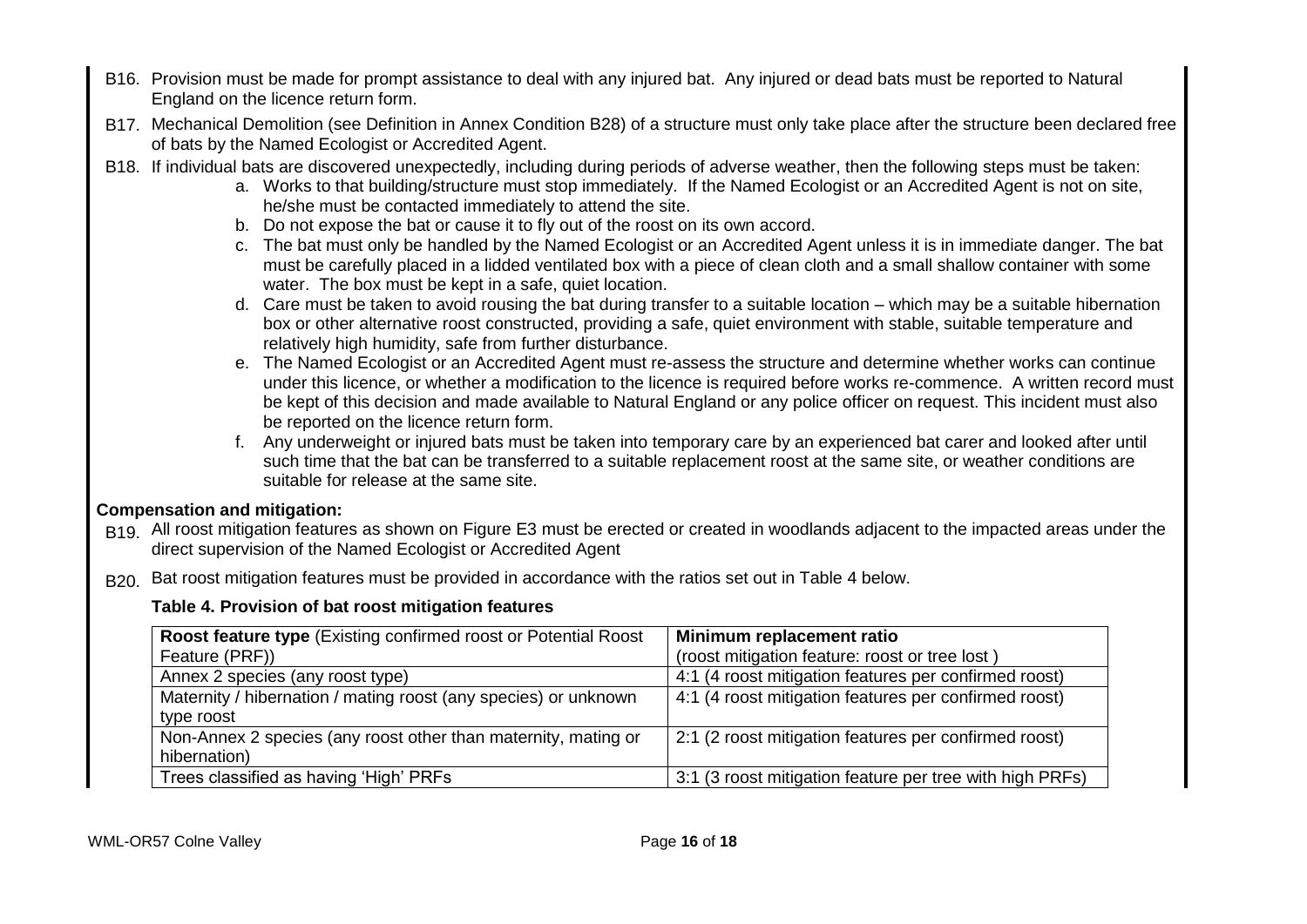B21. A roost mitigation feature may comprise either a suitable bat box, an existing PRF on a felled tree which has been relocated to an adjacent enhancement area (i.e. a 'monolith' if laid on the ground or a 'totem' if stood upright within a pit) or a new 'veteranised' feature created within either a retained tree or on a felled and relocated monolith or totem.

# **Post-development site maintenance and habitat management requirements:**

- B22. Maintenance of bat boxes must comply with the HS2 Technical Standard Ecological Monitoring Strategy (ECMS) (ref: HS2-HS2-EV-STR-000-000029 C01 dated October 2018).
- B23. In accordance with the Environmental Minimum Requirements (see Definitions) for HS2 Phase One, the licensee must submit to Natural England the Ecology Site Management Plan (ESMP) for Colne Valley 1EWO3-AEC-EV-REP-CS01\_CL01-011100 for 'Colne Valley Viaduct Wetlands' and all ESMPs applicable to the Licensed Area for review and approval, at draft stage and any future versions.

# **Post-development monitoring and reporting requirements:**

- B24. Post-impact bat population monitoring must be implemented, in accordance with section E4.2b of the Colne Valley Method Statement and E5b of the Colne Valley Work Schedule.
- B25. An annual monitoring report outlining the results of monitoring and an assessment of any significant impacts must be submitted annually to Natural England following the completion of all specified methods in each calendar year for the duration of monitoring works (see Condition 16 of the licence).
- B26. It is a condition of this licence that the following reports are completed and returned to Natural England as specified: I. Report of action within 14 days (two weeks) after the expiry of the licence;
	- II. Interim annual reports.
	- III. Report on the Conservation Status of the bats species present within Colne Valley during the pre-operational testing phase to be submitted to Natural England for review. This should be after the monitoring in years 8, 9 or 10 has been completed and prior to the end of the licence.

# **Definitions used in this annex:**

- B<sub>27</sub>. For the purpose of this licence the following roost types are defined as:
	- a. **Day roost**: a place where individual bats, or small groups of males, rest or shelter in the day but are rarely found by night in the summer.
	- b. **Night roost**: a place where bats rest or shelter in the night but are rarely found in the day. May be used by a single individual on occasion or it could be used regularly by the whole colony.
	- c. **Feeding roost**: a place where individual bats or a few individuals feed during the night but are rarely present by day.